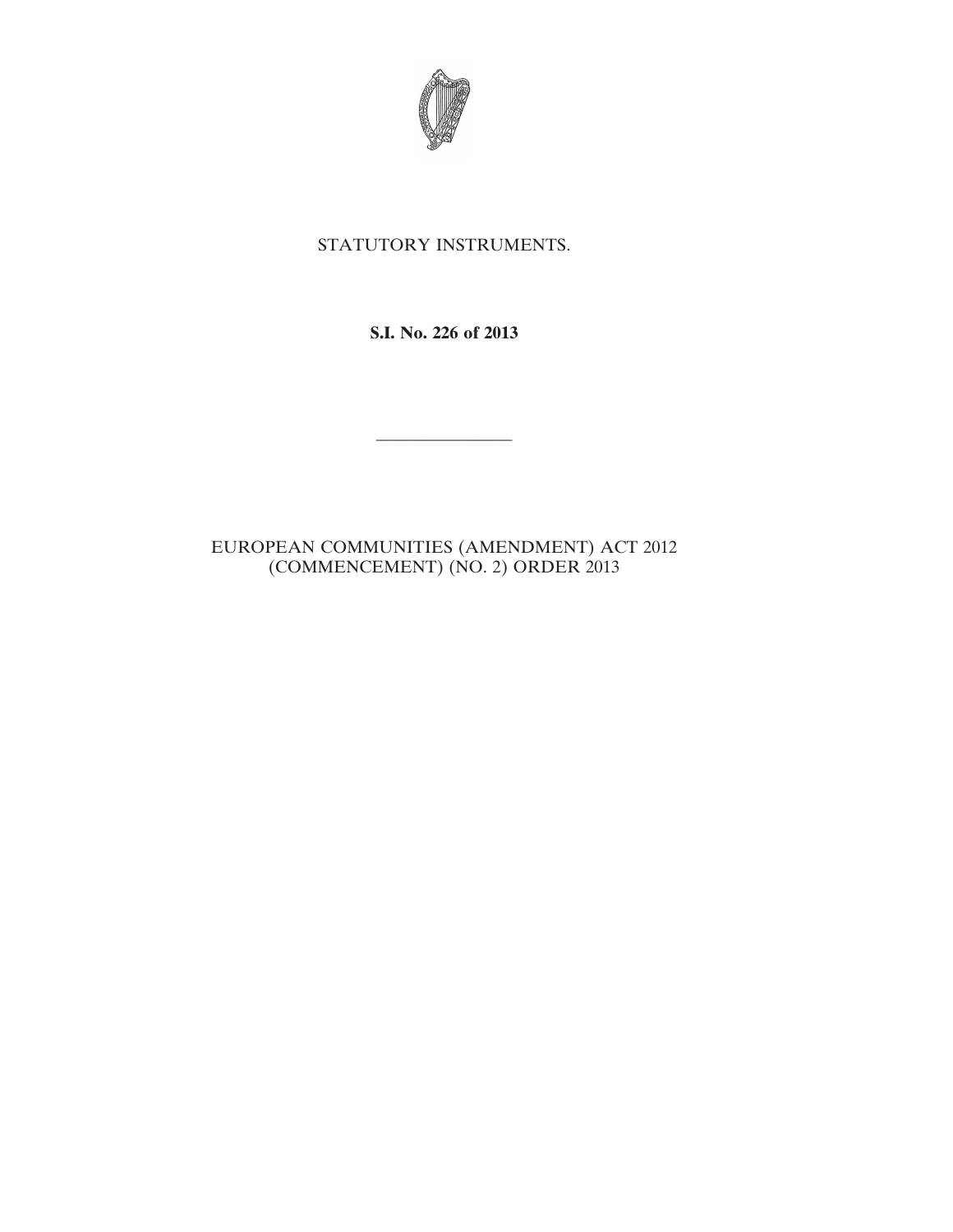## EUROPEAN COMMUNITIES (AMENDMENT) ACT 2012 (COMMENCEMENT) (NO. 2) ORDER 2013

I, EAMON GILMORE, Minister for Foreign Affairs and Trade, in exercise of the powers conferred on me by section 2(3) of the European Communities (Amendment) Act 2012 (No. 21 of 2012), hereby order as follows:

1. This Order may be cited as the European Communities (Amendment) Act 2012 (Commencement) (No. 2) Order 2013.

2. The 1st day of July 2013 is appointed as the day on which the European Communities (Amendment) Act 2012 (No. 21 of 2012) in so far as it relates to paragraph (iii) of the definition inserted by section 1 of that Act in the European Communities Act 1972 shall come into operation.



GIVEN under my Official Seal, 27 June 2013.

> EAMON GILMORE, Minister for Foreign Affairs and Trade.

*Notice of the making of this Statutory Instrument was published in "Iris Oifigiúil" of* 2*nd July*, 2013.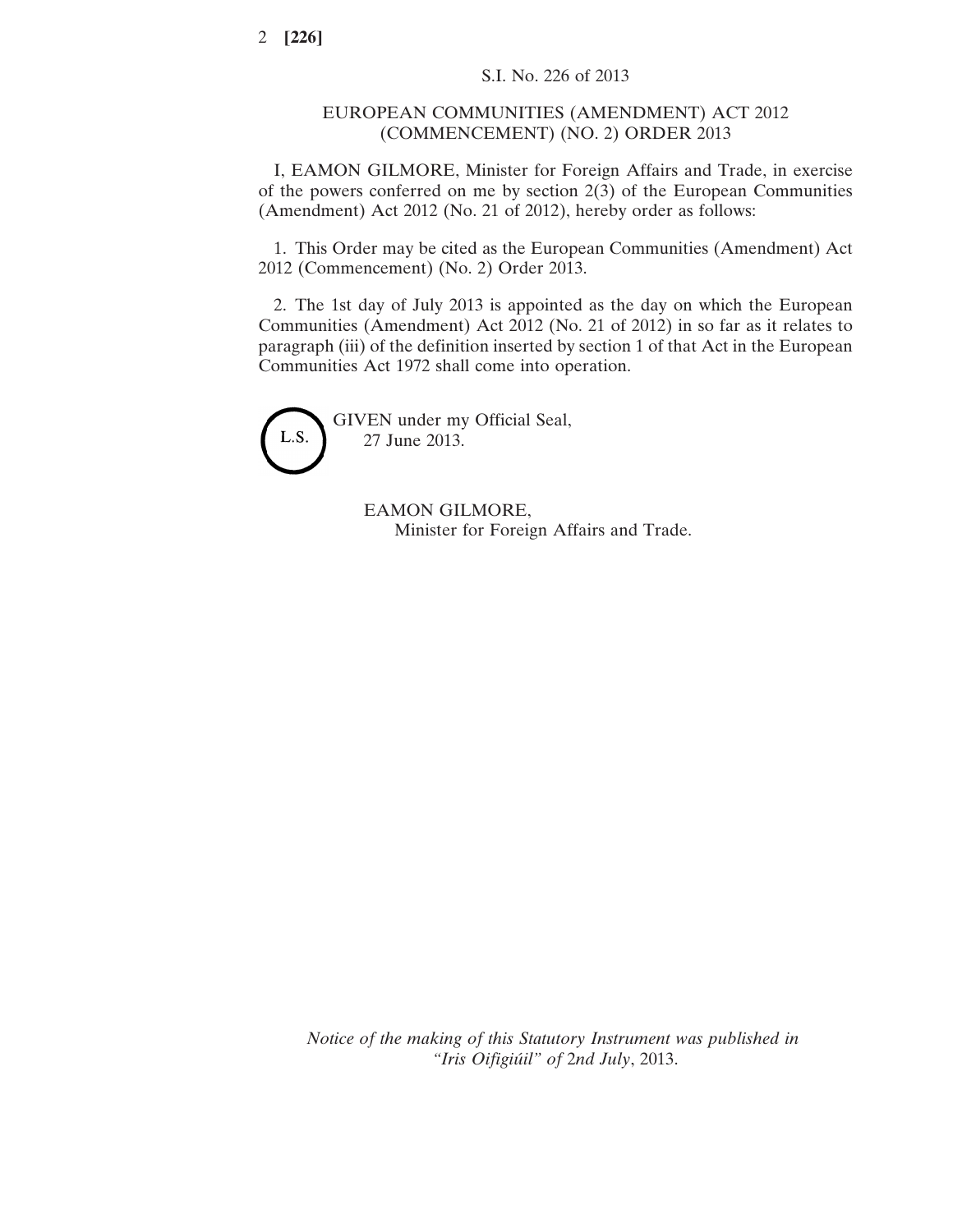**[226]** 3

## EXPLANATORY NOTE

*(This note is not part of the Instrument and does not purport to be a legal interpretation.)*

This Order appoints the 1st day of July 2013 as the day on which the European Communities (Amendment) Act 2012 comes into operation insofar as it relates to the Treaty concerning the accession of the Republic of Croatia to the European Union, done at Brussels on the 9th day of December 2011.